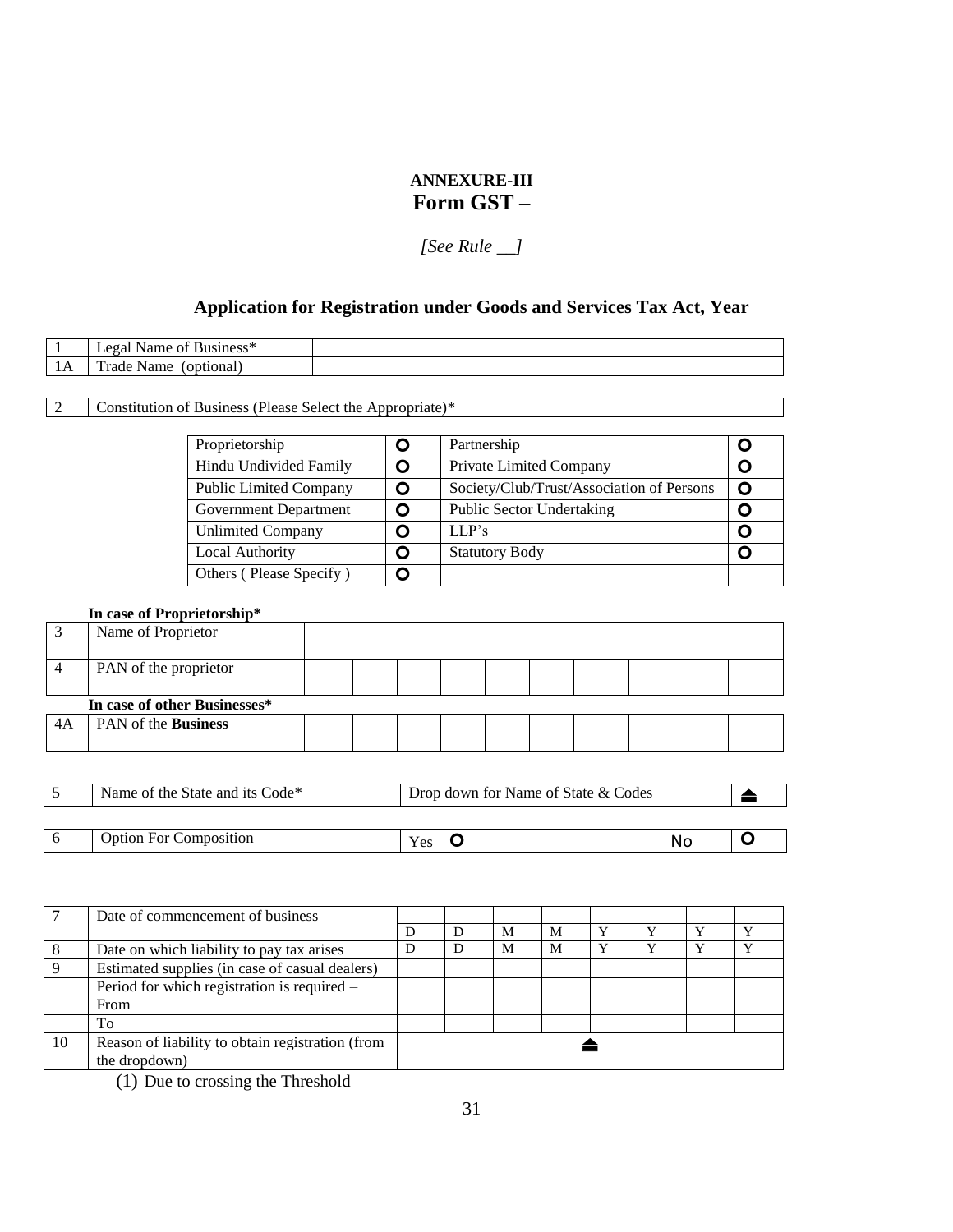- (2) Due to inter-State supply
- (3) Due to liability to pay as recipient of services
- (4) Due to being Input Service Distributor (ISD)
- (5) UN bodies for allotment of Unique Identification Number (ID)
- (6) Due to transfer of Business which includes change in the ownership of business (if transferee is not a registered entity)
- (7) Due to death of the Proprietor (if the successor is not a registered entity)
- (8) Due to de-merger
- (9) Due to change in constitution of business
- (10) Due to Merger /Amalgamation of two or more registered taxpayers
- (11) Being casual Dealer
- (12) Being Non resident Dealer
- (13) None of the above on voluntary basis

#### **11 Indicate Existing Registrations**

|                                        | Yes/No | <b>Registration Details</b> |
|----------------------------------------|--------|-----------------------------|
| <b>Central Excise</b>                  |        |                             |
| Service Tax                            |        |                             |
| State VAT Registration (TIN)           |        |                             |
| <b>CST</b> Registration No             |        |                             |
| IEC No.(Importer Exporter Code Number) |        |                             |
| Corporate Identity Number (CIN)        |        |                             |
| <b>GSTIN</b>                           |        |                             |

#### **12 Details of Principal Place of Business\***

| <b>ADDRESS</b>                       |        |  |  |               |  |   |                 |                      |  |   |               |  |  |
|--------------------------------------|--------|--|--|---------------|--|---|-----------------|----------------------|--|---|---------------|--|--|
| <b>Building No/Flat No/Door No</b>   |        |  |  |               |  |   | <b>Floor No</b> |                      |  |   |               |  |  |
| <b>Name of the Premises/Building</b> |        |  |  |               |  |   |                 | Road/Street/Lane     |  |   |               |  |  |
| Locality/Area/Village                |        |  |  |               |  |   |                 | District/Town/City   |  |   |               |  |  |
| Latitude (optional)                  |        |  |  |               |  |   |                 | Longitude (optional) |  |   |               |  |  |
| <b>PIN Code</b>                      |        |  |  |               |  |   |                 |                      |  |   |               |  |  |
| <b>CONTACT DETAILS</b>               |        |  |  |               |  |   |                 |                      |  |   |               |  |  |
| Telephone number                     |        |  |  |               |  |   |                 | <b>Fax Number</b>    |  |   |               |  |  |
| <b>Mobile Number</b>                 |        |  |  |               |  |   |                 |                      |  |   |               |  |  |
| <b>Email Address</b>                 |        |  |  |               |  |   |                 |                      |  |   |               |  |  |
| Nature of possession of premises     |        |  |  |               |  |   |                 |                      |  |   |               |  |  |
| Owned                                | Leased |  |  | <b>Rented</b> |  | О |                 | <b>Consent</b>       |  | C | <b>Shared</b> |  |  |

|                         |              | Please Tick the Nature of Business Activity being carried out at above mentioned Premises |   |                          |         |
|-------------------------|--------------|-------------------------------------------------------------------------------------------|---|--------------------------|---------|
| Factory / Manufacturing | $\mathbf{O}$ | <b>Wholesale Business</b>                                                                 |   | <b>Retail Business</b>   |         |
| Warehouse/Deport        | O            | <b>Bonded Warehouse</b>                                                                   | O | <b>Service Provision</b> | $\circ$ |
| Office/Sale Office      | O            | <b>Leasing Business</b>                                                                   |   | <b>Service Recipient</b> | O       |
| <b>EOU/STP/EHTP</b>     | O            | <b>SEZ</b>                                                                                | O | <b>Input Service</b>     |         |
|                         |              |                                                                                           |   | Distributor (ISD)        |         |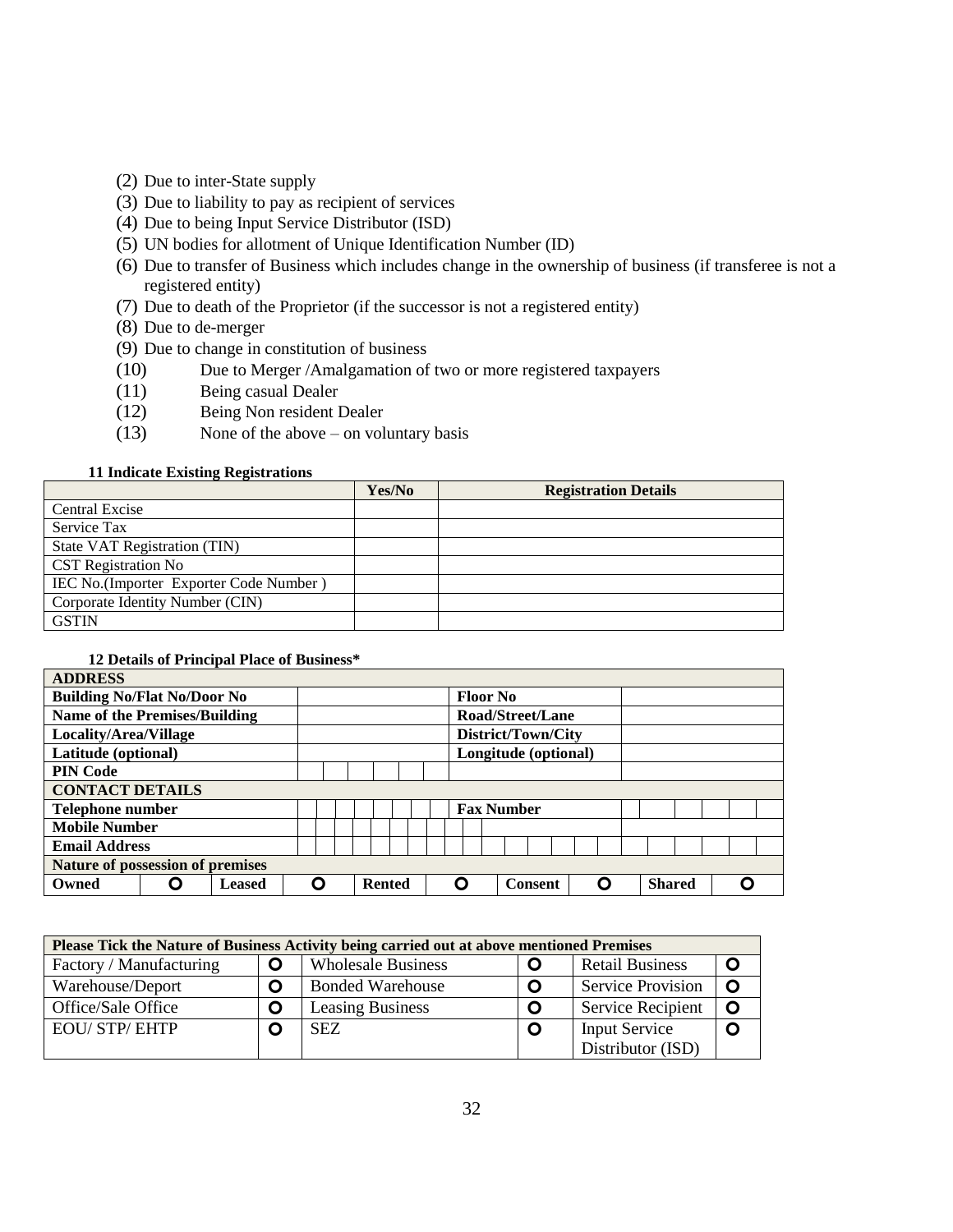| X<br>'orks<br>uract<br>ำก. |  |  |  |
|----------------------------|--|--|--|

# 13. Details of Bank Accounts (s)

| Total number of Bank Accounts maintained by the applicant for conducting |  |
|--------------------------------------------------------------------------|--|
| business                                                                 |  |

#### **12. Details of Bank Account 1**

| <b>Account Number</b>     |  |  |  |                                  |  |  |  |  |
|---------------------------|--|--|--|----------------------------------|--|--|--|--|
| Type of Account           |  |  |  | <b>IFSC</b>                      |  |  |  |  |
| Name of the Bank          |  |  |  |                                  |  |  |  |  |
| Branch and Address of the |  |  |  | To be auto-populated (Edit mode) |  |  |  |  |
| Bank & Branch             |  |  |  |                                  |  |  |  |  |
| <b>PIN Code</b>           |  |  |  | <b>State</b>                     |  |  |  |  |

# **15. Details of Bank Account 2**

| <b>Account Number</b>     |  |  |  |              |                                  |  |  |  |  |
|---------------------------|--|--|--|--------------|----------------------------------|--|--|--|--|
| Type of Account           |  |  |  |              |                                  |  |  |  |  |
| Name of the Bank          |  |  |  |              |                                  |  |  |  |  |
| Branch and Address of the |  |  |  |              | To be auto-populated (Edit mode) |  |  |  |  |
| Bank & Branch             |  |  |  |              |                                  |  |  |  |  |
| <b>PIN Code</b>           |  |  |  | <b>State</b> |                                  |  |  |  |  |

Details 3…n (Multiple fields will be available to capture the details of all the additional Bank A/c)

# 14 Details of the **Goods/Commodities** supplied by the Business

| Please specify top 5 Commodities |                      |                         |  |  |  |  |  |  |  |  |  |
|----------------------------------|----------------------|-------------------------|--|--|--|--|--|--|--|--|--|
| S.N                              | Description of Goods | HSN Code (4 digit code) |  |  |  |  |  |  |  |  |  |
| 0.                               |                      |                         |  |  |  |  |  |  |  |  |  |
|                                  |                      |                         |  |  |  |  |  |  |  |  |  |
|                                  |                      |                         |  |  |  |  |  |  |  |  |  |
| $\ddots$                         |                      |                         |  |  |  |  |  |  |  |  |  |
|                                  |                      |                         |  |  |  |  |  |  |  |  |  |

# 15 Details of **Services** supplied by the Business.

|     | Please specify top 5 Services |                         |  |  |  |  |  |  |  |  |  |  |
|-----|-------------------------------|-------------------------|--|--|--|--|--|--|--|--|--|--|
| IJ. | Description of Services       | Service Accounting Code |  |  |  |  |  |  |  |  |  |  |
| No. |                               |                         |  |  |  |  |  |  |  |  |  |  |
|     |                               |                         |  |  |  |  |  |  |  |  |  |  |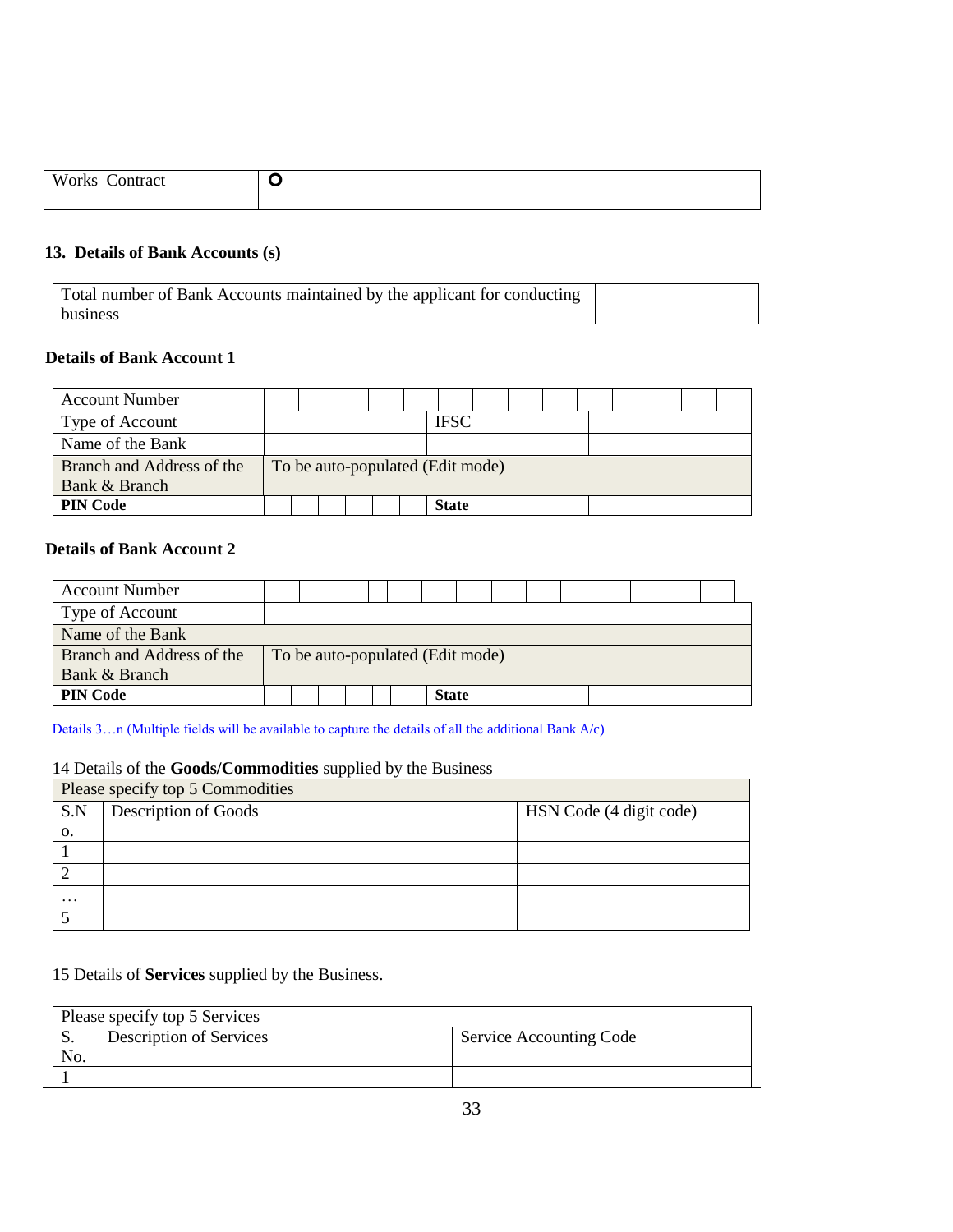| --- |  |
|-----|--|
|     |  |
|     |  |

#### **16 Details of Additional Place of Business**

| additional<br>Nr<br>umber of<br>. | places |  |
|-----------------------------------|--------|--|

### **Premises 1**

| <b>Details of Additional Place of Business</b> |   |               |   |  |               |  |                 |                    |   |               |   |
|------------------------------------------------|---|---------------|---|--|---------------|--|-----------------|--------------------|---|---------------|---|
| <b>ADDRESS</b>                                 |   |               |   |  |               |  |                 |                    |   |               |   |
| <b>Building No/Flat No/Door No</b>             |   |               |   |  |               |  | <b>Floor No</b> |                    |   |               |   |
| <b>Name of the Premises/Building</b>           |   |               |   |  |               |  |                 | Road/Street/Lane   |   |               |   |
| Locality/Area/Village                          |   |               |   |  |               |  |                 | District/Town/City |   |               |   |
| <b>PIN Code</b>                                |   |               |   |  |               |  |                 |                    |   |               |   |
| <b>CONTACT DETAILS</b>                         |   |               |   |  |               |  |                 |                    |   |               |   |
| Telephone number                               |   |               |   |  |               |  |                 | <b>Fax Number</b>  |   |               |   |
| <b>Mobile Number</b>                           |   |               |   |  |               |  |                 |                    |   |               |   |
| <b>Email Address</b>                           |   |               |   |  |               |  |                 |                    |   |               |   |
| <b>Nature of possession of premises</b>        |   |               |   |  |               |  |                 |                    |   |               |   |
| Owned                                          | 0 | <b>Leased</b> | O |  | <b>Rented</b> |  | O               | <b>Consent</b>     | Ω | <b>Shared</b> | O |

| Please Tick the Nature of Business Acti ity being carried out at above mentioned Premises |   |                           |   |                          |  |  |  |  |  |  |  |  |  |
|-------------------------------------------------------------------------------------------|---|---------------------------|---|--------------------------|--|--|--|--|--|--|--|--|--|
| Factory / Manufacturing                                                                   | O | <b>Wholesale Business</b> | O | <b>Retail Business</b>   |  |  |  |  |  |  |  |  |  |
| Warehouse/Deport                                                                          | O | <b>Bonded Warehouse</b>   | O | <b>Service Provision</b> |  |  |  |  |  |  |  |  |  |
| Office/Sale Office                                                                        | O | <b>Leasing Business</b>   | O | Service Recipient        |  |  |  |  |  |  |  |  |  |
| <b>EOU/ STP/ EHTP</b>                                                                     | O | <b>SEZ</b>                | O | <b>Input Service</b>     |  |  |  |  |  |  |  |  |  |
|                                                                                           |   |                           |   | Distributor (ISD)        |  |  |  |  |  |  |  |  |  |
| <b>Works Contract</b>                                                                     | O |                           |   |                          |  |  |  |  |  |  |  |  |  |
|                                                                                           |   |                           |   |                          |  |  |  |  |  |  |  |  |  |

**Premises 2…..n (Multiple fields will be available to capture the details of all the additional places of business within the state)**

## **17 Details of Proprietor/all Partners/Karta/Managing Directors and whole time Director/Members of Managing Committee of Associations/Board of Trustees etc. \***

Total Number of Persons

Please provide details in the table below. In case you need more tables, click on add table

- In case of **Proprietorship**: Details of Owner/Proprietor
- In case of **Partnership**: Details of **all Managing/ Authorized Partners** (personal details of all partners but photos of only ten partners including that of Managing Partner is to be submitted)
- In case of **Companies** registered under Companies Act: **Managing Director and whole time directors**
- In case of **HUF**: Details of **Karta of HUF**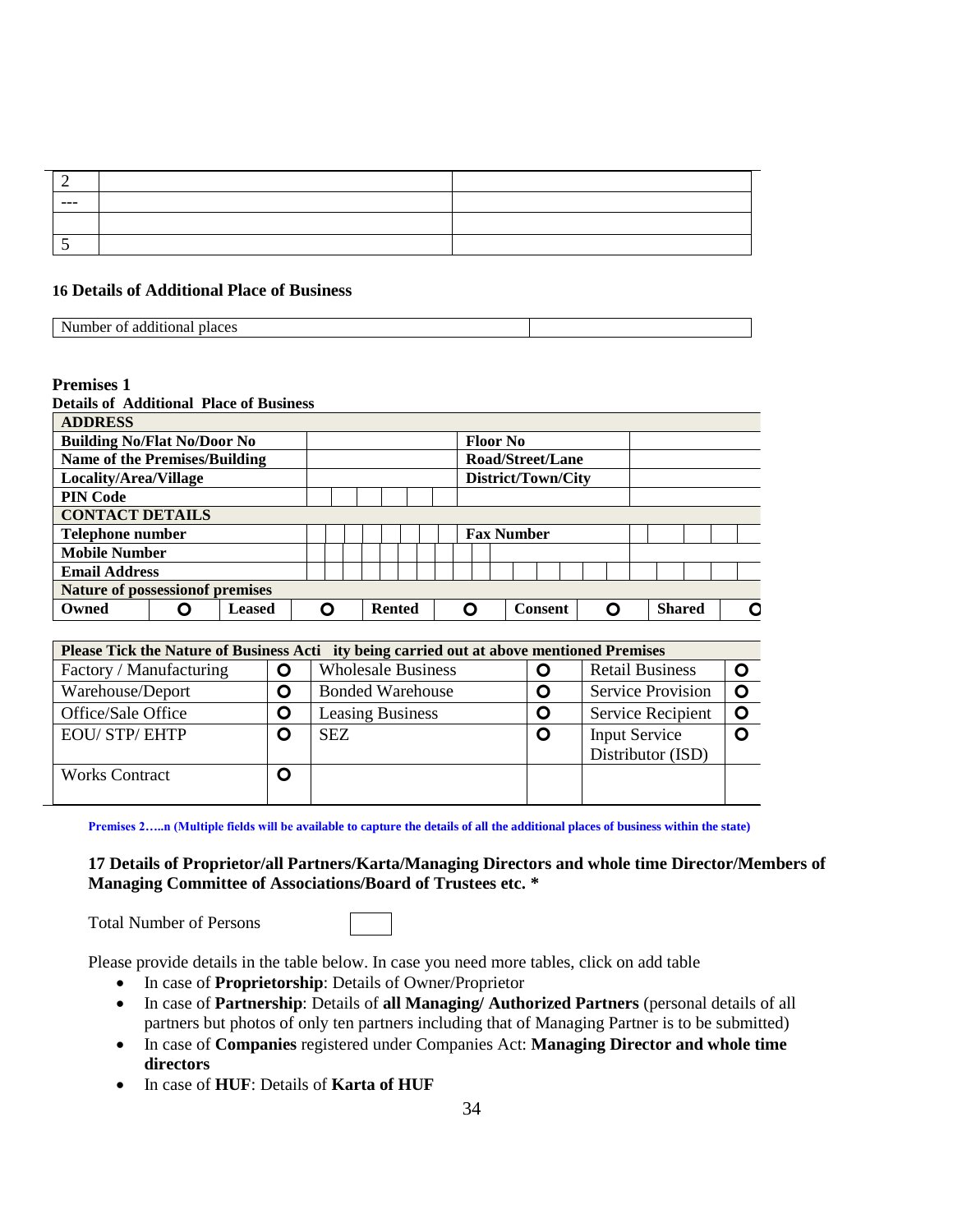- In case of **Trust**: Details of **Managing Trustee**
- In case of **Association of Persons**: Details of Members of Managing Committee(personal details of all members but photos of only ten members including that of Chairman is to be submitted)
- In case of Local Authority: Details of CEO or equivalent
- In case of Statutory Body: Details of CEO or equivalent
- In case of others: Details of person responsible for day to day affairs of the business

|                      | <b>First Name</b> |  | <b>Middle Name</b> |  |               |           | <b>Surname</b> |           |             |  |
|----------------------|-------------------|--|--------------------|--|---------------|-----------|----------------|-----------|-------------|--|
| Name of Person       |                   |  |                    |  |               |           |                |           |             |  |
| Name of Father       |                   |  |                    |  |               |           |                |           |             |  |
| /Husband             |                   |  |                    |  |               |           |                |           |             |  |
| Designation          |                   |  |                    |  | Date of Birth |           |                |           |             |  |
|                      |                   |  |                    |  |               | <b>DD</b> |                | <b>MM</b> | <b>YYYY</b> |  |
| PAN                  |                   |  |                    |  |               |           |                |           |             |  |
|                      |                   |  |                    |  |               |           |                |           |             |  |
| Passport No (in case |                   |  |                    |  |               |           |                |           |             |  |
| of foreigners)       |                   |  |                    |  |               |           |                |           |             |  |
| <b>UID No</b>        |                   |  |                    |  |               |           |                |           |             |  |
| DIN No. (if any)     |                   |  |                    |  |               |           |                |           |             |  |
|                      |                   |  |                    |  |               |           |                |           |             |  |

| Mobile Number  |  |  |  |  |        |        |   |  |  |
|----------------|--|--|--|--|--------|--------|---|--|--|
| E-mail address |  |  |  |  |        | Gender | M |  |  |
| Telephone No   |  |  |  |  | FAX No |        |   |  |  |

| <b>Residential Address</b>         |  |  |  |                    |  |
|------------------------------------|--|--|--|--------------------|--|
| <b>Building No/Flat No/Door No</b> |  |  |  | <b>Floor No</b>    |  |
| Name of the                        |  |  |  | Road/Street/Lane   |  |
| <b>Premises/Building</b>           |  |  |  |                    |  |
| Locality/Area/Village              |  |  |  | District/Town/City |  |
| <b>PIN Code</b>                    |  |  |  | <b>State</b>       |  |

**Details 2…n (Multiple fields will be available to capture the details of other persons)**

#### **18 Details of Authorized Signatory** Number of Authorized Signatory

| Details of Signatory No. 1 |                   |  |                    |  |               |  |                |           |      |
|----------------------------|-------------------|--|--------------------|--|---------------|--|----------------|-----------|------|
|                            | <b>First Name</b> |  | <b>Middle Name</b> |  |               |  | <b>Surname</b> |           |      |
| Name of Person             |                   |  |                    |  |               |  |                |           |      |
| Name of Father /           |                   |  |                    |  |               |  |                |           |      |
| Husband                    |                   |  |                    |  |               |  |                |           |      |
| Designation                |                   |  |                    |  | Date of Birth |  |                |           |      |
|                            |                   |  |                    |  |               |  | DD             | <b>MM</b> | YYYY |
| <b>PAN</b>                 |                   |  |                    |  |               |  |                |           |      |
|                            |                   |  |                    |  |               |  |                |           |      |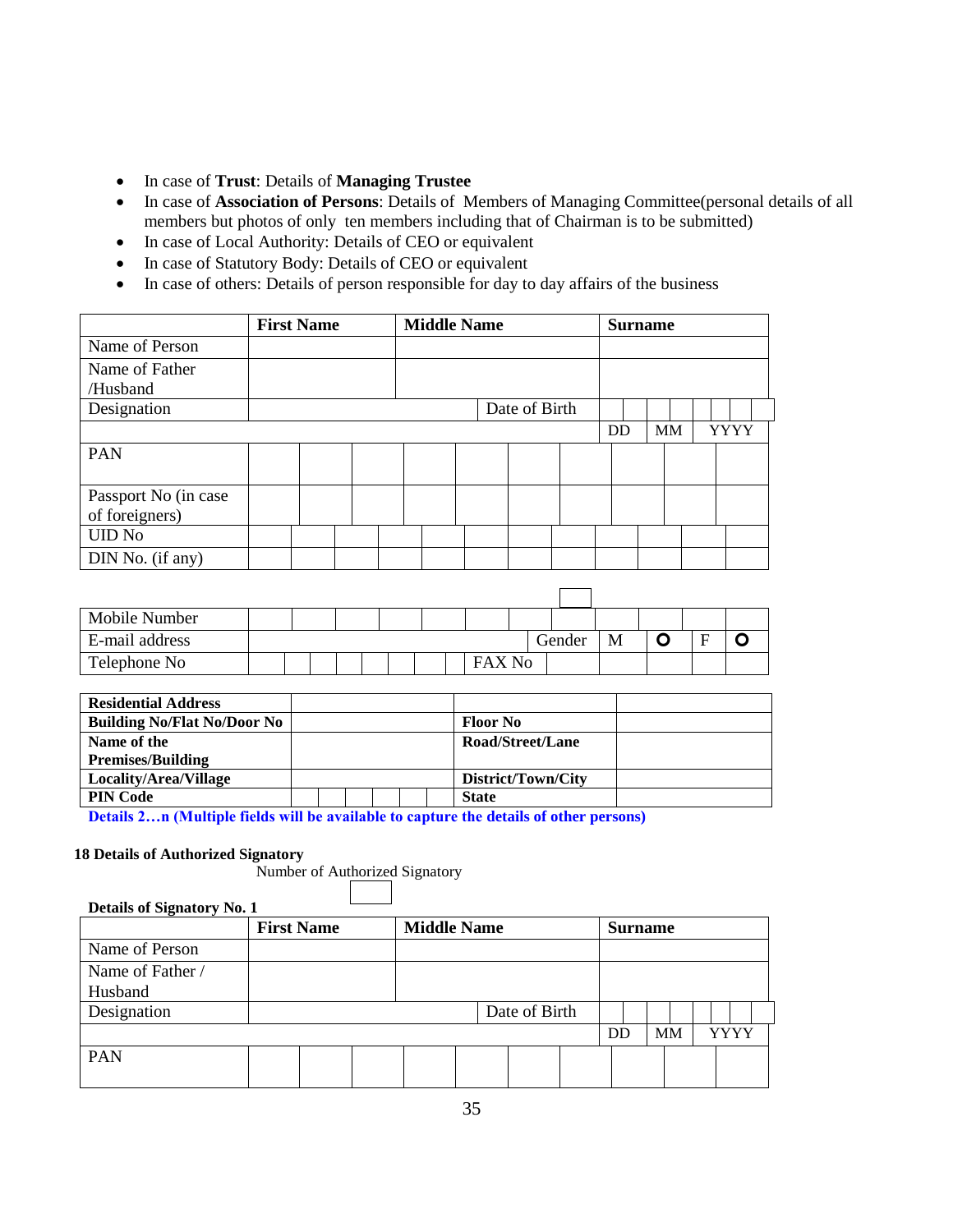| <b>UID No</b>                      |  |  |  |  |                    |        |   |   |   |   |
|------------------------------------|--|--|--|--|--------------------|--------|---|---|---|---|
| DIN No. (if any)                   |  |  |  |  |                    |        |   |   |   |   |
| Mobile Number                      |  |  |  |  |                    |        |   |   |   |   |
| E-mail address                     |  |  |  |  |                    | Gender | M | n | F | Ο |
| Telephone No                       |  |  |  |  | FAX No             |        |   |   |   |   |
| <b>Residential Address</b>         |  |  |  |  |                    |        |   |   |   |   |
| <b>Building No/Flat No/Door No</b> |  |  |  |  | <b>Floor No</b>    |        |   |   |   |   |
| Name of the                        |  |  |  |  | Road/Street/Lane   |        |   |   |   |   |
| <b>Premises/Building</b>           |  |  |  |  |                    |        |   |   |   |   |
| Locality/Area/Village              |  |  |  |  | District/Town/City |        |   |   |   |   |
| <b>PIN Code</b>                    |  |  |  |  | <b>State</b>       |        |   |   |   |   |

**Details 2….n (Multiple field will be available to capture the details of other authorized persons)**

#### **19 Details of Authorized Representative (TRP / CA / Advocate etc.)**

|                | <b>First Name</b> |                          |  | <b>Middle Name</b> |  | Surname       |  |  |  |  |  |  |
|----------------|-------------------|--------------------------|--|--------------------|--|---------------|--|--|--|--|--|--|
| Name of Person |                   |                          |  |                    |  |               |  |  |  |  |  |  |
| <b>Status</b>  |                   | TRP / CA / Advocate etc. |  |                    |  |               |  |  |  |  |  |  |
| Mobile Number  |                   |                          |  |                    |  |               |  |  |  |  |  |  |
| E-mail address |                   |                          |  |                    |  |               |  |  |  |  |  |  |
| Telephone No   |                   |                          |  |                    |  | <b>FAX No</b> |  |  |  |  |  |  |

## *20 State Specific Information*

- *a. Field 1*
- *b. Field 2*
- *c. ….*
- *d. …..*
- *e. Field n*

#### *21 Document Upload*

*A customized list of documents required to be uploaded (as detailed in para 6.3 of the process document) as per the field values in the form should be auto-populated with provision to upload relevant document against each entry in the list.* 

22 *Verification* 

*I hereby solemnly affirm and declare that the information given herein above is true and correct to the best of my knowledge and belief and nothing has been concealed therefrom*

| Place | Name of Authorized Signatory |
|-------|------------------------------|
| Date  |                              |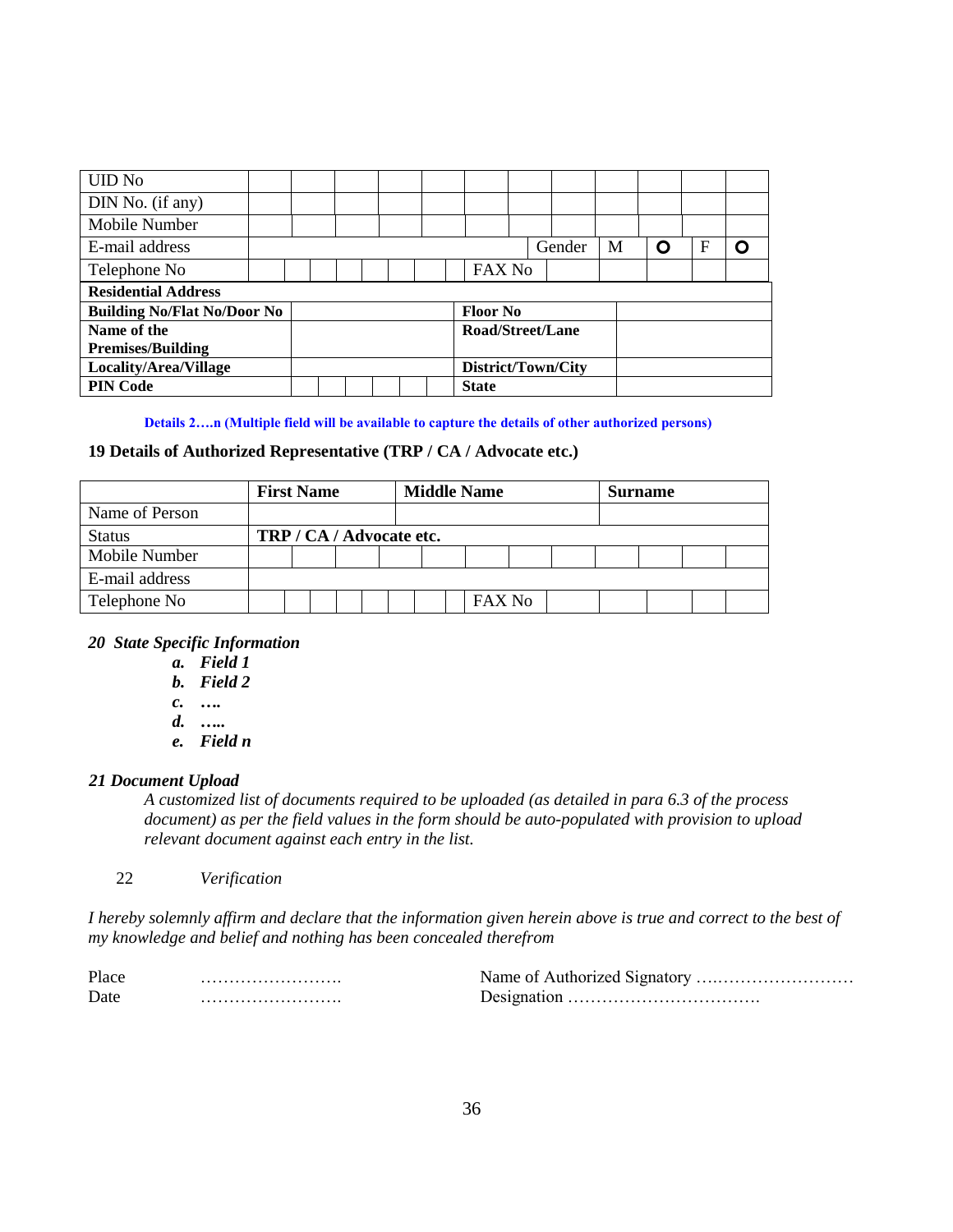## **Instructions to Taxable Person**

- 1. **Field 4:**In case of Proprietary concerns, only PAN of the Proprietor will be required while in case of other business entities, only PAN of the business will be required.
- 2. **Field 4A:**PAN should be in same name as the Legal Name in Field 1.
- 3. **Field 6:** If "Yes" option is selected, the applicant will be asked to confirm that the likely all-India annual turnover including exports and exempted supplies during next 12 months (**depending on the exact legal formulation to be made by the GST Drafting Law Committee**) is below Rs. ………. Lakh.
- 4. **Field 17:** In case of multiple authorized signatories provided by the Dealer, any one of them can sign this form as Authorized Signatory
- 5. **Field marked with \* are mandatory fields.** Any changes in these fields require approval from proper officer.

**All communication will be made to the Mobile Number and e-mail mentioned in Principal Place of Business.**

# XXXXXXXXXXXXXXXXXXXXXXXXXXXXXXXXXXXX

#### **Suggestions for System Development**

- 1. Pin Code should be the field requiring primary data, and the other two field should get autopopulated (based on master values) with option to enter locality/area/village if that is not in the portal master. Alternatively, a validation between PIN Code and Locality/Area/Village and District/Town/City should be inbuilt.
- 2. For Field No 17 (i.e. Details of Proprietor / all partners / Karta / Managing Director and whole-time Director / Members of the Managing Committee of Association of Persons / Board of Trustees etc.) and Field No 18 (Details of the Authorised Signatory) providing PAN would be mandatory for Indian nationals. For foreign national passports details would be required.
- 3. In Field 10, there should be an option to enter details of multiple entities which are merged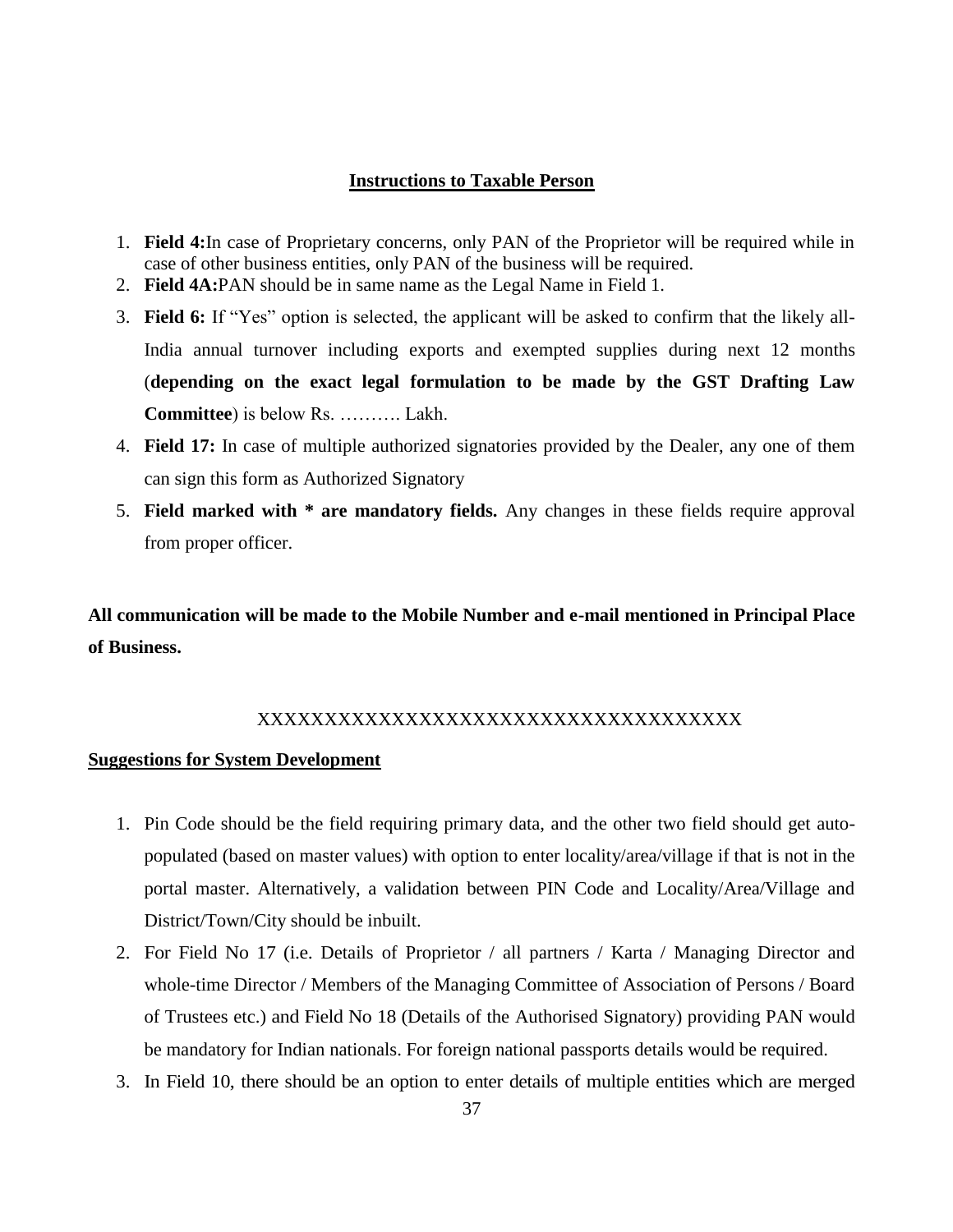and the application is on behalf of the merged entity

- 4. In Field No. 9 (Period for which registration is required From/ To) validity period of registration is captured. The "From Date" is mandatory for all dealers but the "To Date" should be mandatory only for Casual/non-resident Dealers. Following validation needs to be built in
	- Inserting of a radio buttons Whether regular dealer or Casual/non-resident dealer
	- In case of Casual/non-resident dealer both from date and to date are enabled, and both are mandatory fields. Further, the "from date" could be retrospective date (in view of para  $2.1(2)$ ).
	- In case of Regular dealer only from date is enabled and is mandatory and this could be retrospective date (in view of para 2.1 (2)).
	- Further, the system must be able to display all the previous registrations obtained as Casual/non-resident Dealer with from date and to date and the LVO in which he was registered and arrears of amounts if any standing in his name.
- 5. Field No. 10 (Reason of liability to obtain registration) should not be enabled for casual dealers. Voluntary registration is to be enabled.
- 6. Field No. 11 (Indicate existing registrations) Following state specific fields need to be captured:
	- Professions Tax E.C. No.
	- Professions Tax R.C. No.
	- State Excise License No. and the name of the person in whose name Excise Licence is held.
- 7. For Field No. 12 (Details of Principal Place of Business) and Field No. 16 (Details of Additional Place of Business), it is required to display the earlier places of business  $-$  i.e. Address, From date and To date from the History Table, for the efficiency of tax administration. Though this may not be useful in new registrations, it is required in case of amendments, when the addresses are changed, additional places are added or deleted. This would not need modification in the registration format and business process, but the software/ database should take care of the displaying these details when an amendment form is being filled or when the departmental officer views it. In case of casual dealers, principal place of business will be the place where he will run his business.